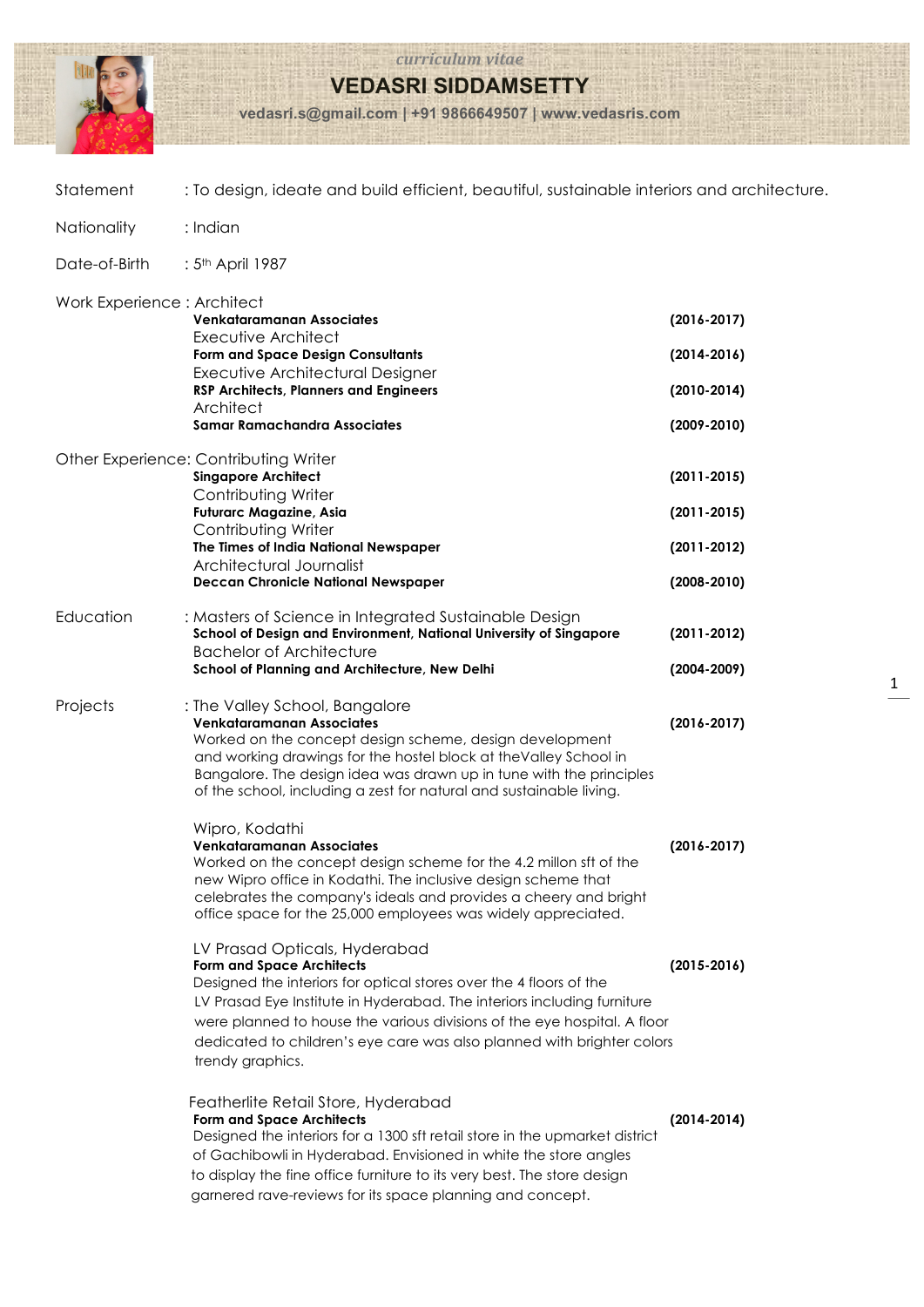### *curriculum vitae*

# **VEDASRI SIDDAMSETTY**

**vedasri.s@gmail.com | +91 9866649507 | www.vedasris.com**

### *(contd)*

| Gemni Industries, Greater Hyderabad<br><b>Form and Space Architects</b><br>Currently working on site-planning, design and building of a 50000 sft<br>Industrial estate and factory building of Gemni Industries 30 km from<br>the city of Hyderabad. The design process incorporates sustainable<br>strategies and detailed planning for an efficient factory work-flow.                                                                                                                                                                                                               | $(2013 - 2014)$ |
|----------------------------------------------------------------------------------------------------------------------------------------------------------------------------------------------------------------------------------------------------------------------------------------------------------------------------------------------------------------------------------------------------------------------------------------------------------------------------------------------------------------------------------------------------------------------------------------|-----------------|
| <b>ISKANDAR HOUSING, Malaysia</b><br><b>RSP Architects, Planners and Engineers</b><br>Worked on the urban planning and initial design concepts for 1500<br>-Unit housing project in the ISKANDAR region of Malaysia. The project<br>Incorporated a township of commercial, retail and recreational<br>Spaces in addition to the condominium units.                                                                                                                                                                                                                                     | $(2013 - 2013)$ |
| <b>Bishan Nursing Home, Singapore</b><br><b>RSP Architects, Planners and Engineers</b><br>Worked on the design of a 230-bed Nursing Home for<br>the elderly commissioned by the Ministry of Health for Lions. The<br>design concept imbibes the qualities of green design, sustainable<br>parameters and seeks to serve as a model for new Nursing Homes.                                                                                                                                                                                                                              | $(2012 - 2013)$ |
| Housing Project in Kolkata<br><b>RSP Architects, Planners and Engineers</b><br>Worked on the conceptual design of a 30-storeyed housing<br>development in the city of Kolkata with the intent of green<br>principles applied, following the principle of Vaastu and set<br>on the banks of a water-body. The incorporation of the water<br>body as means of active cooling is explored. Reduction in<br>the overall energy consumption is targeted.                                                                                                                                    | $(2012 - 2013)$ |
| Landed House<br><b>RSP Architects, Planners and Engineers</b><br>Beginning from conception and working to-completion of a<br>semi-detached house in the area of Upper Thomson collaborating<br>closely with the client. The house uses intensely applied passive<br>techniques that are sustainable in function.                                                                                                                                                                                                                                                                       | $(2012 - 2012)$ |
| Housing and Development Board, Elderly Studio-Housing<br><b>RSP Architects, Planners and Engineers</b><br>Worked on the Design Development and Design supervision<br>of the 3 Studio apartment projects designed for the elderly in<br>3 different locations, across Singapore. The apartments are<br>located in Bukit Batok, Pasir Ris and Jurong West. My work<br>scope included coordinating the authority application,<br>weekly site-visits, client interaction and coordination between<br>all the other consultants including structural, landscape and the<br>main contractor. | $(2011 - 2012)$ |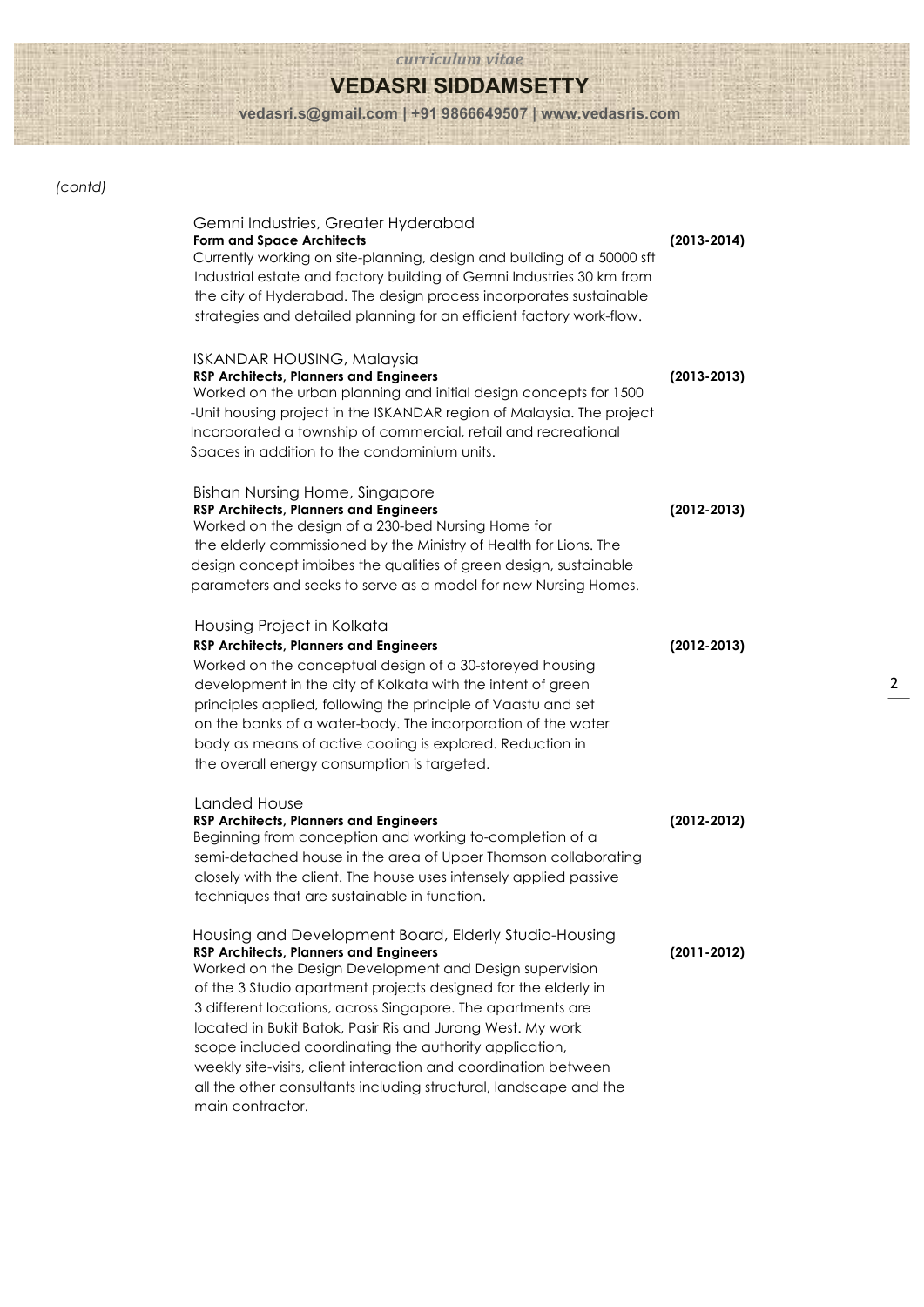#### *curriculum vitae*

## **VEDASRI SIDDAMSETTY**

**vedasri.s@gmail.com | +91 9866649507 | www.vedasris.com**

### *(contd)*

|                          | Kallang Sustainable Urban Design (Research)<br><b>National University of Singapore</b><br>The studio project looks into rejuvenating the Kallang District in<br>Singapore with a manifesto benchmarked at the years of 2030<br>and 2050. The Sustainable manifesto primarily aimed at turning<br>the area into a zero-carbon zone, one with unparalled green-<br>-design principle application. The research was supplemented<br>by on-site case-studies before proposing a sustainable solution.                                                                                                                  | $(2011 - 2012)$                     |
|--------------------------|--------------------------------------------------------------------------------------------------------------------------------------------------------------------------------------------------------------------------------------------------------------------------------------------------------------------------------------------------------------------------------------------------------------------------------------------------------------------------------------------------------------------------------------------------------------------------------------------------------------------|-------------------------------------|
|                          | United Nations Environment Program Headquarters (research)<br><b>National University of Singapore</b><br>The research-based design project primarily served to work on<br>pushing the limits of sustainability in an office building. The project<br>explored and seek to fully utilize wind energy in the context of<br>the Indian capital of New Delhi. A drastic reduction by about<br>80% was achieved in the energy consumption of the building.<br>In addition to wind turbines, geothermal cooling/heating,<br>photo-voltaics are proposed at a cap of 10%, in order to make the<br>project more realistic. | $(2011 - 2012)$                     |
| Green Quotient : LEED AP | <b>Indian Green Building Council</b><br>Green Mark<br><b>Singapore Green Building Council</b>                                                                                                                                                                                                                                                                                                                                                                                                                                                                                                                      | (2010-current)<br>$(2011$ -current) |
|                          |                                                                                                                                                                                                                                                                                                                                                                                                                                                                                                                                                                                                                    |                                     |
| Achievements             | : AECOM Prize<br>Best Environmental Planning Project (National University of Singapore)<br>Panelist/Speaker                                                                                                                                                                                                                                                                                                                                                                                                                                                                                                        | $(2011 - 2012)$                     |
|                          | Many Shades of Green, Indian Institute of Interior Designers<br>Dean's List                                                                                                                                                                                                                                                                                                                                                                                                                                                                                                                                        | $(2010-2011)$                       |
|                          | <b>School of Planning and Architecture</b>                                                                                                                                                                                                                                                                                                                                                                                                                                                                                                                                                                         | $(2004 - 2009)$                     |
|                          | Shortlist, Louis-I-Kahn Trophy<br><b>National Association of Students of Architecture</b>                                                                                                                                                                                                                                                                                                                                                                                                                                                                                                                          | $(2006 - 2007)$                     |
|                          | Andhra Pradesh State Topper<br><b>Intermediate Board of Secondary Education</b>                                                                                                                                                                                                                                                                                                                                                                                                                                                                                                                                    | $(2002 - 2004)$                     |
|                          |                                                                                                                                                                                                                                                                                                                                                                                                                                                                                                                                                                                                                    |                                     |
| Publications             | : Shunya – Net Zero Building Prototype (Article)<br><b>Publisher: Futurarc Magazine</b><br>Parisian Lantern (Article)                                                                                                                                                                                                                                                                                                                                                                                                                                                                                              | (2015-current)                      |
|                          | <b>Publisher: Singapore Architect Magazine</b>                                                                                                                                                                                                                                                                                                                                                                                                                                                                                                                                                                     | (2015-current)                      |
|                          | <b>Brushstrokes of Nature (Article)</b><br><b>Publisher: Singapore Architect Magazine</b>                                                                                                                                                                                                                                                                                                                                                                                                                                                                                                                          | $(2015$ -current)                   |
|                          | Brighter than thou (Article)<br><b>Publisher: ArtCafe India</b>                                                                                                                                                                                                                                                                                                                                                                                                                                                                                                                                                    | (2015-current)                      |
|                          | Airport Architecture (Article)                                                                                                                                                                                                                                                                                                                                                                                                                                                                                                                                                                                     |                                     |
|                          | <b>Publisher: Futurearc Magazine</b><br>Car-free cities (Article)                                                                                                                                                                                                                                                                                                                                                                                                                                                                                                                                                  | $(2014$ -current)                   |
|                          | <b>Publisher: Singapore Architect Magazine</b>                                                                                                                                                                                                                                                                                                                                                                                                                                                                                                                                                                     | $(2014$ -current)                   |
|                          | Perfectly Detailed (Article)<br><b>Publisher: Singapore Architect Magazine</b>                                                                                                                                                                                                                                                                                                                                                                                                                                                                                                                                     | (2013-current)                      |
|                          | Industrial Cities (Article)                                                                                                                                                                                                                                                                                                                                                                                                                                                                                                                                                                                        |                                     |
|                          | <b>Publisher: Futurearc Magazine</b><br>Journey Before Destination (Article)                                                                                                                                                                                                                                                                                                                                                                                                                                                                                                                                       | (2013-current)                      |
|                          | <b>Publisher: Singapore Architect Magazine</b>                                                                                                                                                                                                                                                                                                                                                                                                                                                                                                                                                                     | (2013-current)                      |
|                          | Evolution of the Architecture of Hyderabad (Article)<br><b>Publisher: The Times of India</b>                                                                                                                                                                                                                                                                                                                                                                                                                                                                                                                       | $(2012$ -current)                   |
|                          | World Architecture Festival, WAF (Article)                                                                                                                                                                                                                                                                                                                                                                                                                                                                                                                                                                         |                                     |
|                          |                                                                                                                                                                                                                                                                                                                                                                                                                                                                                                                                                                                                                    |                                     |